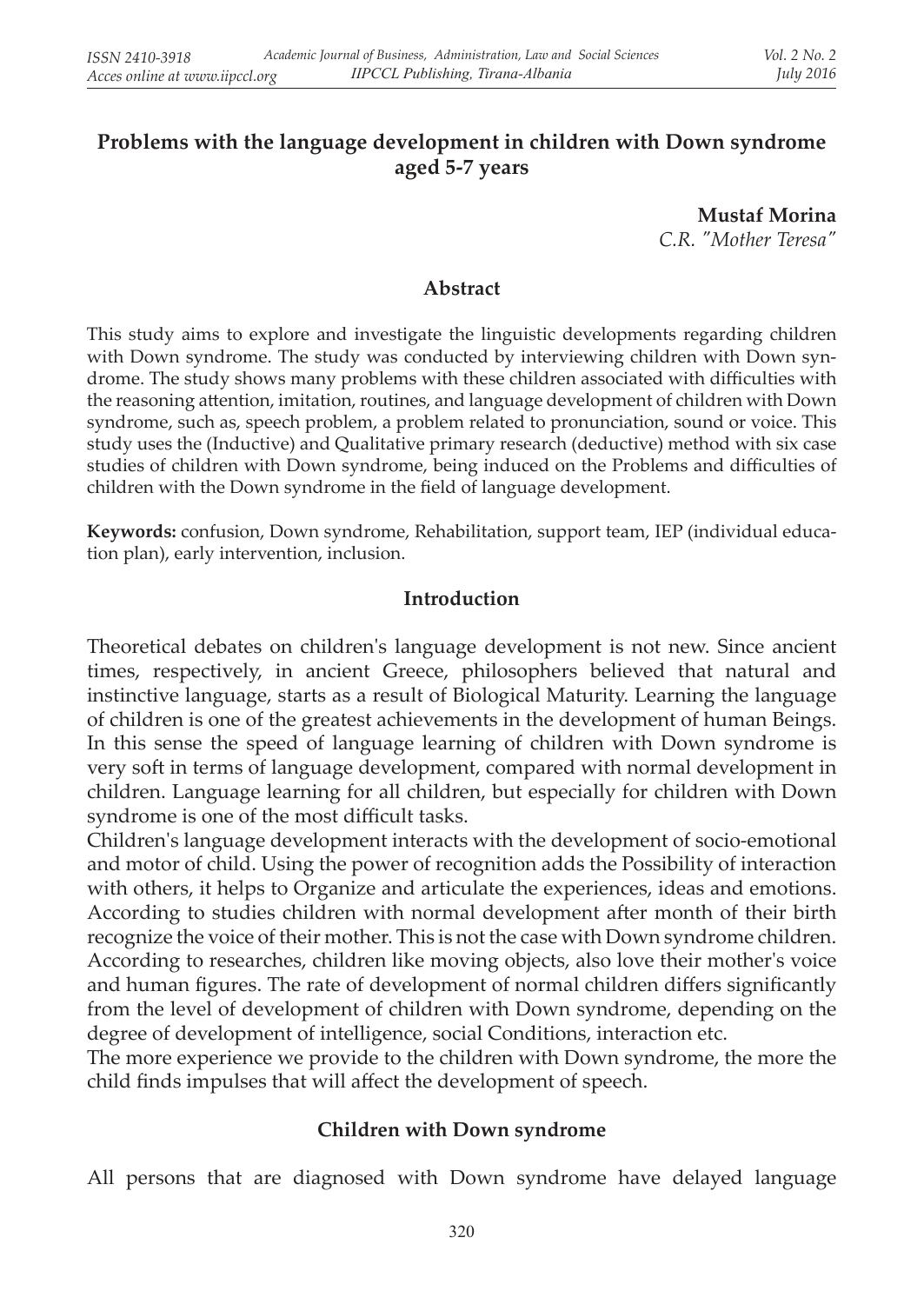development. According to studies the distribution of Mental Retardation in Down syndrome children, is as Follows:

- 30% of children with Down syndrome have very severe Mental Retardation. 20% are under IQ. They are dependent and must be accompanied by a guardian;
- 45% of children with Down syndrome are in the group of children with severe Mental Retardation with an IQ of 20-35;
- 20% of children belong to the group of children with Mental Retardation with an IQ of 35-50. Children's language and cognitive development throughout their life does not go beyond the development of a child of 4-7 years old with normal development;
- • 5% of say belong to the group of children with light mental Retardation with an IQ of 51-69. Children's language development does not exceed the mental age of a child aged 8-12 years with normal development.

Researchers have come to the conclusion that 50-80% of children who are diagnosed with Down syndrome do not have closed ears. Children with Down syndrome are considered as children with slow development in all mental and linguistic areas.

## **1.1.Typical Characteristics of Down's syndrome**



Figure 1

Children with Down syndrome have a wide and flat face, short nose, small ears, small head, in exceptional Cases they have disturbances in vision and walking, difficulty in running, rare and fair hair, underdeveloped jaw, long tongue in most cases.

# **1.2. DS genetic basis misinformation to children**



U.S. National Library of Medicine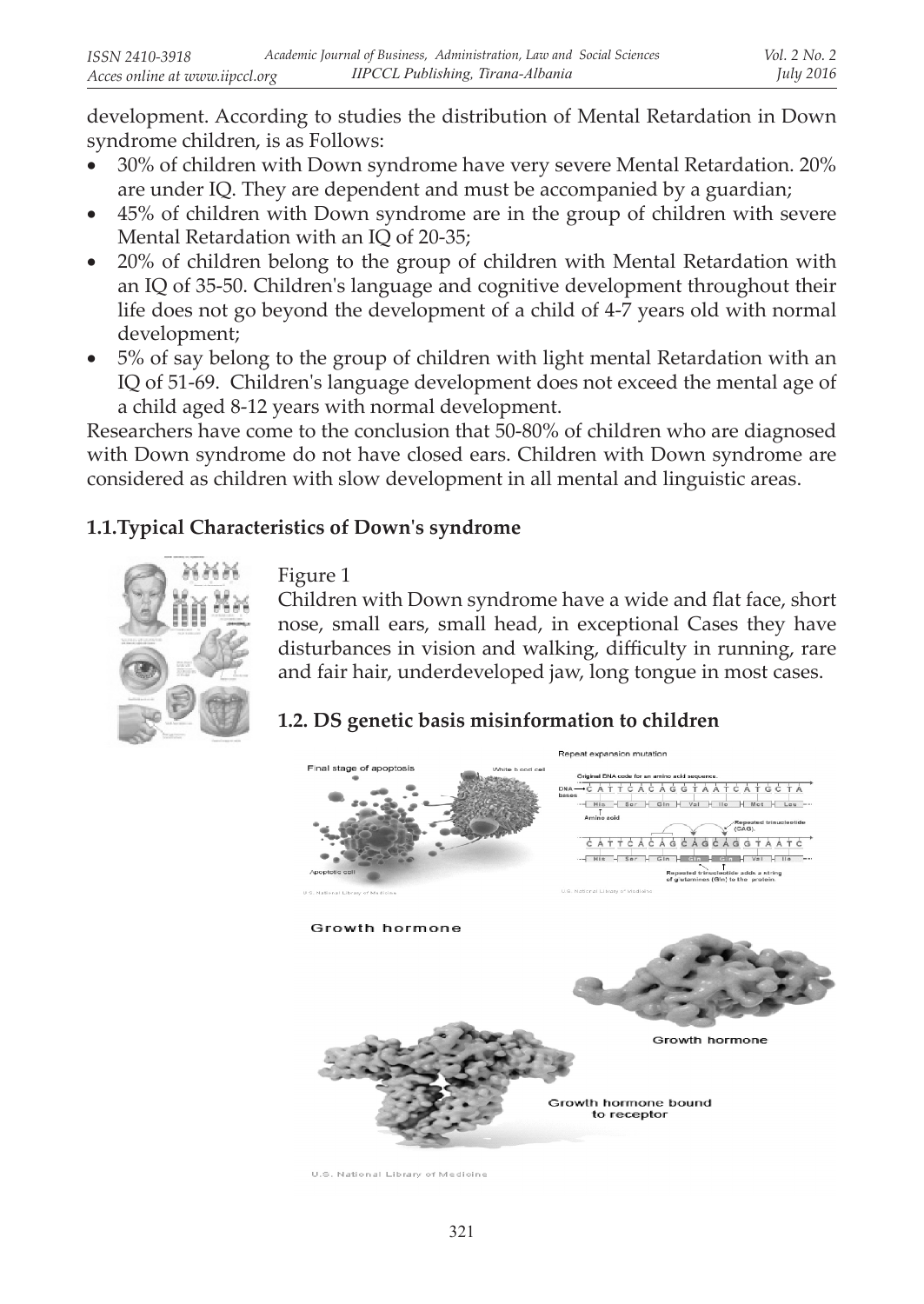

Figure 2

# **Basic Problems of developing in children with DS**

Subnormal short-term and long-term memory; Subnormal Auditory-Hearing Problems is subnormal; Abstractive difficulties; Inability of Attention;

Subnormal mental and cognitive development etc.

## **The Problems in speech**

Most children aged 5-7 years with Down syndrome represent a profound stumble development compared to the normal speech development of normal children. They have problems with the development of articulation, pronunciation of sound, syntax or grammar. Characteristics of speech and development of vocabulary of children with Down syndrome is intonation, melody, rhythm, connection string, pausing, speaking. Down syndrome children like any other child learn the names, verbs, adjectives, pronouns, and grammatical way of speaking lacking syntax. In most cases Down syndrome children have stagnated in semantic development.

## **Problems in articulation**

Most children with Down syndrome have problems due to morphology, structure of developer's mouth. Most of them have messy teeth and have many errors in spelling, because of dental defect. This morphology causes difficulty in pronouncing sounds. The term "disorder imposing" has to do with the particular way to draw the sound, which is a result of difficulty to achieve motion sequences necessary for speech.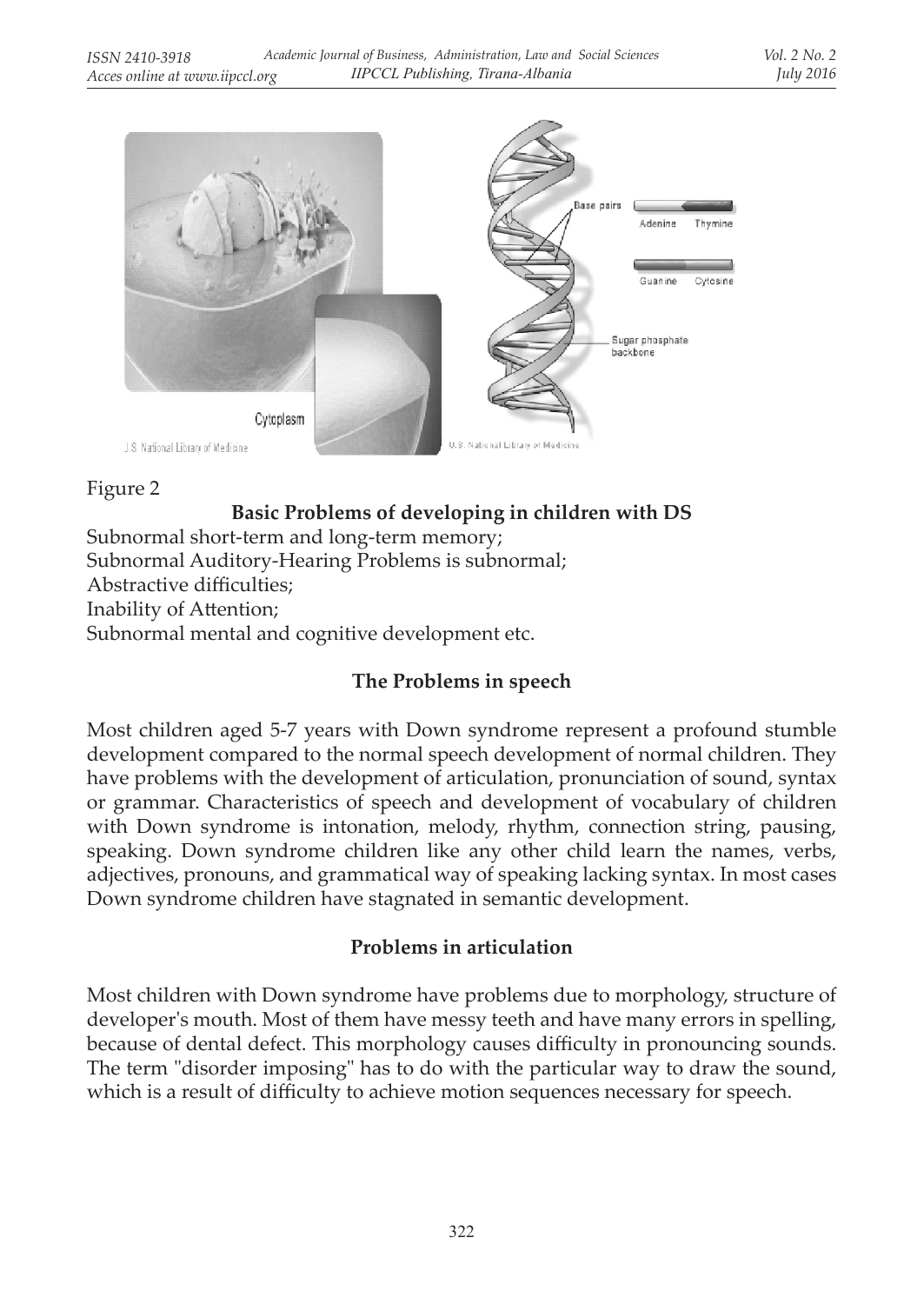|                   | Result of test articulation of children agede 5-7 years old |             |              |          |       |       |  |  |
|-------------------|-------------------------------------------------------------|-------------|--------------|----------|-------|-------|--|--|
| Test articulation | 40<br>30<br>20<br>10<br>0                                   |             |              |          |       |       |  |  |
|                   |                                                             | Articulated | inarticulate | Initials | Media | Final |  |  |
|                   | 5-years old                                                 | 2           | 34           | 2        | 2     | 2     |  |  |
|                   | 6-years old                                                 | 2           | 34           | 2        | 2     | 2     |  |  |
|                   | vears old.                                                  | 17          | 19           | 17       | 17    | 17    |  |  |

**The Result of the articulation of children aged 5-7 years with Down Syndrome**

**Table no. 1 Test articulating children aged 5-7 years with Down syndrome of 36 sounds and 108 words**



Table no. 2. Linguagram, meaning 108 words in children aged 5-7 years

| Linguagram   | Sound | Words | Meaning | Vaming | <b>Repetition</b> |
|--------------|-------|-------|---------|--------|-------------------|
| 5-years old  |       |       |         |        |                   |
| 6- years old |       |       |         |        |                   |
| 7- vears old |       |       | 14      |        | 20                |

### **Executive summar Tabulary DS Linguagram of children aged 5-7 years**

### **Problem related to the sound or voice**

The Majority of children aged 5-7 years with Down syndrome have abnormal developments in sound. These disorders are exclusively of morphological type, such as: Most of the children tested posses Down syndrome abnormality in these areas:

- thick voice;

- Connection between ovigale palate, teeth and faulty placement of the particular morphology of the nasal cavity;

-Hipotom soft palate, accompanied by hormonal disorders, which reinforces nasal voice.